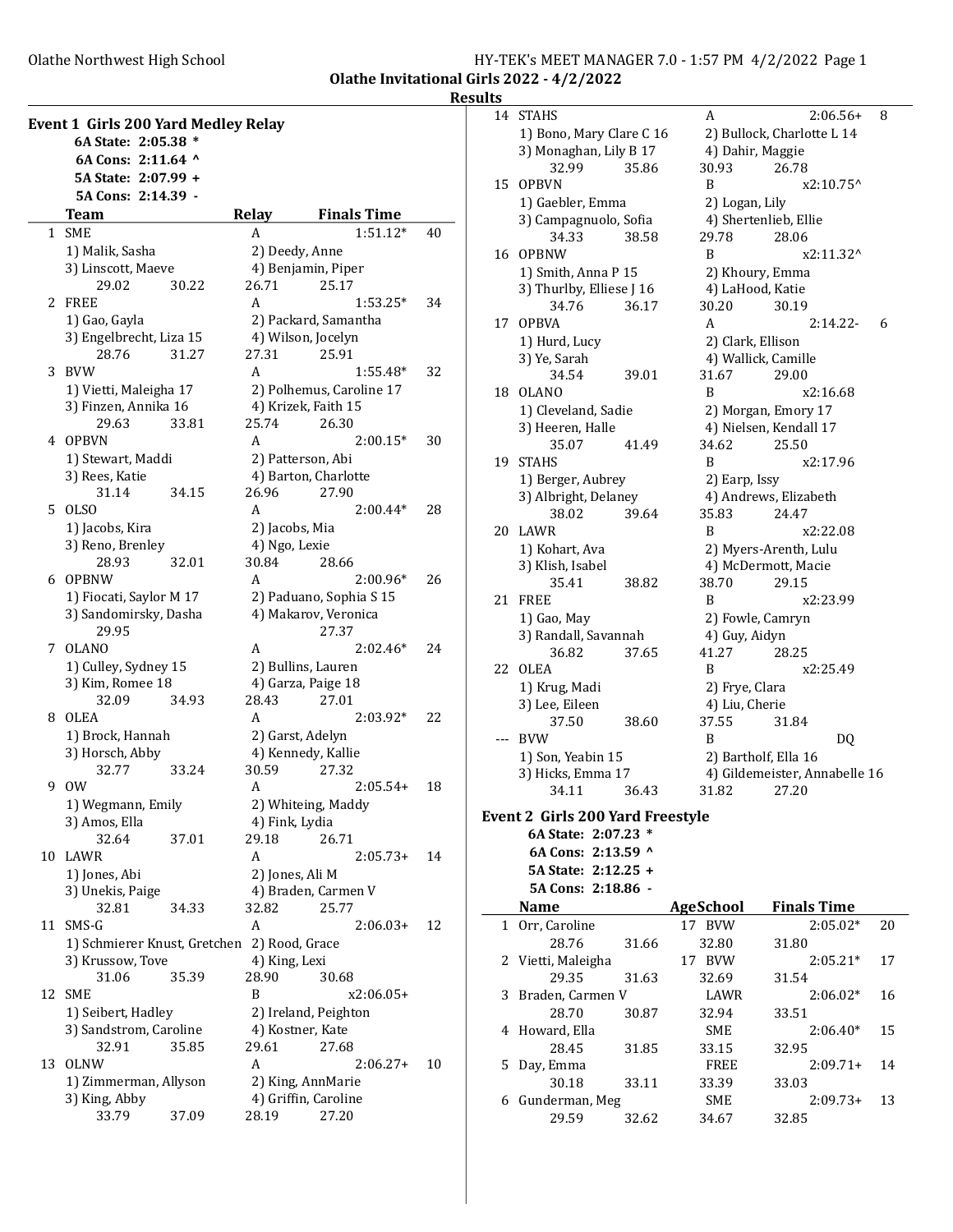#### Olathe Northwest High School **HY-TEK's MEET MANAGER 7.0 - 1:57 PM 4/2/2022** Page 2 Olathe Invitational Girls 2022 - 4/2/2022

#### **Results**

| (Event 2 Girls 200 Yard Freestyle) |                  |                    |                |   | 6 Jones, Ali M                         |           | LAWR             | $2:21.54*$         | 13             |
|------------------------------------|------------------|--------------------|----------------|---|----------------------------------------|-----------|------------------|--------------------|----------------|
| <b>Name</b>                        | AgeSchool        | <b>Finals Time</b> |                |   | 31.33                                  | 36.17     | 40.97            | 33.07              |                |
| 7 Fiocati, Saylor M                | 17 OPBNW         | $2:10.01+$         | 12             |   | 7 Wilson, Jocelyn                      |           | <b>FREE</b>      | $2:22.50*$         | 12             |
| 29.36<br>33.19                     | 34.09            | 33.37              |                |   | 30.32                                  | 36.44     | 42.55            | 33.19              |                |
| 8 Barton, Charlotte                | <b>OPBVN</b>     | $2:10.38+$         | 11             |   | 8 Schmidt, Emma F                      |           | 18 OPBVA         | $2:22.56*$         | 11             |
| 30.18<br>33.35                     | 34.02            | 32.83              |                |   | 31.02                                  | 37.14     | 42.59            | 31.81              |                |
| 9 Makarov, Isabelle                | <b>OPBNW</b>     | $2:11.55+$         | 9              |   | 9 Polhemus, Caroline                   |           | 17 BVW           | $2:24.54*$         | 9              |
| 29.40<br>33.09                     | 34.73            | 34.33              |                |   | 30.55                                  | 37.47     | 41.59            | 34.93              |                |
| 10 Branstrom, Emma E               | 15 OLNW          | $2:11.78+$         | $\overline{7}$ |   | 10 Nuckolls, Molly                     |           | FREE             | $2:24.56+$         | 7              |
| 30.50<br>32.80                     | 33.93            | 34.55              |                |   | 31.01                                  | 36.06     | 43.00            | 34.49              |                |
| 11 Rabin, Alayna M                 | 16 OPBVA         | $2:11.84+$         | 6              |   | 11 Stewart, Maddi                      |           | <b>OPBVN</b>     | $2:25.73+6$        |                |
| 30.34<br>33.10                     | 34.52            | 33.88              |                |   | 30.51                                  | 37.20     | 42.38            | 35.64              |                |
| 12 Gifford, Izzy                   | 17 BVW           | $2:11.93+$         | 5              |   | 12 Bullins, Lauren                     |           | <b>OLANO</b>     | $2:27.94+5$        |                |
| 29.99<br>32.82                     | 34.55            | 34.57              |                |   | 32.21                                  | 38.21     | 42.33            | 35.19              |                |
| 13 Schmierer Knust, Gretche        | SMS-G            | $2:12.85^{\wedge}$ | 4              |   | 13 King, AnnMarie                      |           | <b>OLNW</b>      | $2:28.35+4$        |                |
| 29.53<br>33.60                     | 35.14            | 34.58              |                |   | 32.13                                  | 38.15     | 44.55            | 33.52              |                |
| 14 Provost, Deanna                 | $\rm{OW}$        | $2:12.88^{\wedge}$ | 3              |   | 14 Patterson, Abi                      |           | <b>OPBVN</b>     | $2:28.80+3$        |                |
| 29.50<br>32.98                     | 34.49            | 35.91              |                |   | 30.85                                  | 38.95     | 42.23            | 36.77              |                |
| 15 Barrett, Emmie                  | <b>SME</b>       | $2:13.00^{\circ}$  | 2              |   | 15 Thurlby, Elliese J                  |           | 16 OPBNW         | $2:30.89+2$        |                |
| 32.88<br>30.30                     | 35.00            | 34.82              |                |   | 31.93                                  | 38.07     | 44.23            | 36.66              |                |
| 16 Schneweis, Bella                | <b>OPBVA</b>     | $2:16.30-$         | $\mathbf{1}$   |   | 16 Monaghan, Lily B                    |           | 17 STAHS         | $2:33.40-$         | $\overline{1}$ |
| 30.26<br>34.40                     | 35.92            | 35.72              |                |   | 32.85                                  | 38.79     | 45.22            | 36.54              |                |
| 17 Jones, Abi                      | LAWR             | $2:18.50-$         |                |   | 17 Rosenthal, Sadie                    |           | <b>OPBVN</b>     | $2:34.10-$         |                |
| 33.17<br>35.42                     | 35.50            | 34.41              |                |   | 32.84                                  | 39.40     | 44.90            | 36.96              |                |
| 18 Smith, Anna P                   | 15 OPBNW         | 2:20.61            |                |   | 18 Ngo, Lexie                          |           | <b>OLSO</b>      | $2:37.16-$         |                |
| 35.71<br>31.69                     | 36.93            | 36.28              |                |   | 34.03                                  | 43.06     | 44.39            | 35.68              |                |
| 19 Patterson, Natalie              | <b>OPBVN</b>     | 2:21.51            |                |   | 19 Bartholf, Ella                      |           | 16 BVW           | $2:37.20-$         |                |
| 34.66<br>30.77                     | 37.89            | 38.19              |                |   | 33.35                                  | 39.89     | 45.96            | 38.00              |                |
|                                    | <b>OLNW</b>      | 2:25.48            |                |   | 20 Nachtigal, Calliegh                 |           | SME              | $2:38.16-$         |                |
| 20 Jones, Elizabeth                |                  |                    |                |   | 34.05                                  | 38.64     | 45.82            | 39.65              |                |
| 31.83<br>36.08                     | 38.75            | 38.82              |                |   | 21 Makarov, Veronica                   |           | <b>OPBNW</b>     | 2:39.99            |                |
| 21 Guthrie, Charlotte              | SMS-G            | 2:26.08            |                |   | 33.45                                  | 40.93     | 49.29            | 36.32              |                |
| 32.20<br>36.58                     | 38.80            | 38.50              |                |   |                                        |           | <b>STAHS</b>     |                    |                |
| 22 Khosh, Nisa Kay                 | <b>FREE</b>      | 2:27.25            |                |   | 22 Albright, Delaney                   |           |                  | 2:40.03<br>36.30   |                |
| 34.19<br>37.12                     | 38.26            | 37.68              |                |   | 33.64                                  | 40.96     | 49.13            |                    |                |
| 23 Kim, Romee                      | 18 OLANO         | 2:29.07            |                |   | 23 Sandomirsky, Dasha                  |           | <b>OPBNW</b>     | 2:43.50            |                |
| 31.38<br>36.70                     | 39.85            | 41.14              |                |   | 32.86                                  | 40.78     | 50.59            | 39.27              |                |
| 24 Robertson, Alexandra            | <b>OPBVN</b>     | 2:31.67            |                |   | 24 Ye, Sarah                           |           | <b>OPBVA</b>     | 2:46.04            |                |
| 31.48<br>37.15                     | 41.88            | 41.16              |                |   | 33.37                                  | 43.26     | 48.62            | 40.79              |                |
| 25 Robertson, Karsyn               | FREE             | 2:32.50            |                |   | 25 Kohart, Ava                         |           | LAWR             | 2:53.60            |                |
| 38.84<br>35.10                     | 39.61            | 38.95              |                |   | 38.73                                  | 43.39     | 50.59            | 40.89              |                |
| Event 3 Girls 200 Yard IM          |                  |                    |                |   | 26 Heidrick, Elise                     |           | <b>OLNW</b>      | 2:53.63            |                |
| 6A State: 2:24.55 *                |                  |                    |                |   | 37.72                                  | 38.48     | 57.14            | 40.29              |                |
| 6A Cons: 2:31.78 ^                 |                  |                    |                |   | 27 Liu, Cherie                         |           | OLEA             | 2:55.83            |                |
|                                    |                  |                    |                |   | 36.83                                  | 48.42     | 50.40            | 40.18              |                |
| 5A State: 2:31.44 +                |                  |                    |                |   | --- Whiteing, Maddy                    |           | 0W               | <b>DFS</b>         |                |
| 5A Cons: 2:39.02 -                 |                  |                    |                |   | <b>Event 4 Girls 50 Yard Freestyle</b> |           |                  |                    |                |
| <b>Name</b>                        | <b>AgeSchool</b> | <b>Finals Time</b> |                |   | 6A State:                              | $26.29*$  |                  |                    |                |
| 1 Finzen, Annika                   | 16 BVW           | $2:07.04*$         | 20             |   | 6A Cons:                               | 27.60 ^   |                  |                    |                |
| 27.26<br>32.03                     | 36.64            | 31.11              |                |   |                                        |           |                  |                    |                |
| 2 Deedy, Anne                      | SME              | $2:11.35*$         | 17             |   | <b>5A State:</b>                       | $26.84 +$ |                  |                    |                |
| 28.64<br>33.29                     | 36.78            | 32.64              |                |   | <b>5A Cons:</b>                        | $28.18 -$ |                  |                    |                |
| 3 Jacobs, Kira                     | <b>OLSO</b>      | $2:14.23*$         | 16             |   | <b>Name</b>                            |           | <b>AgeSchool</b> | <b>Finals Time</b> |                |
| 29.35<br>34.32                     | 39.78            | 30.78              |                |   | 1 Blake, Caroline                      |           | <b>OPBVN</b>     | 25.00*             | 20             |
| 4 Linscott, Maeve                  | SME              | $2:16.94*$         | 15             | 2 | Benjamin, Piper                        |           | SME              | 25.57*             | 17             |
| 29.52<br>34.59                     | 39.79            | 33.04              |                | 3 | Engelbrecht, Liza                      |           | 15 FREE          | 25.99*             | 16             |
| 5 Packard, Samantha                | FREE             | $2:19.77*$         | 14             | 4 | Blake, Sarah                           |           | <b>OPBVN</b>     | 26.07*             | 15             |
| 29.82<br>34.92                     | 41.81            | 33.22              |                | 5 | Snyder, Emily C                        |           | 17 OPBVA         | $26.43+$           | 14             |
|                                    |                  |                    |                |   | 6 Krizek, Faith                        |           | 15 BVW           | $26.73+$           | 13             |
|                                    |                  |                    |                |   |                                        |           |                  |                    |                |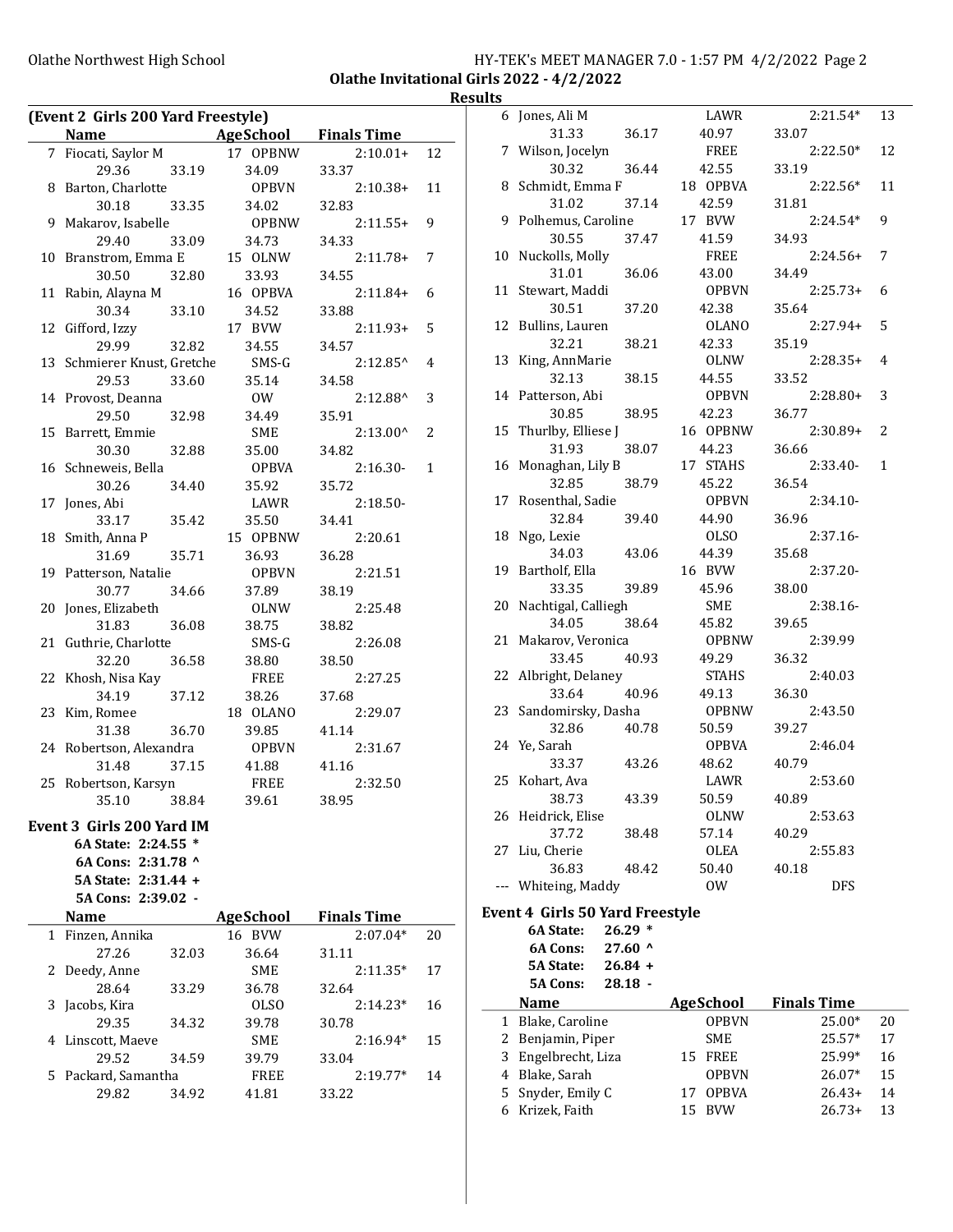#### Olathe Northwest High School HY-TEK's MEET MANAGER 7.0 - 1:57 PM 4/2/2022 Page 3 Olathe Invitational Girls 2022 - 4/2/2022

Results

|                      | (Event 4 Girls 50 Yard Freestyle) |                  |                     |              |                                                                                                                                                                                                                                                                                                                                                                                              | 10 Campbell, Catherine                                         | LENSJ            | 307.60             | 7            |
|----------------------|-----------------------------------|------------------|---------------------|--------------|----------------------------------------------------------------------------------------------------------------------------------------------------------------------------------------------------------------------------------------------------------------------------------------------------------------------------------------------------------------------------------------------|----------------------------------------------------------------|------------------|--------------------|--------------|
|                      | <b>Name</b>                       | <b>AgeSchool</b> | <b>Finals Time</b>  |              |                                                                                                                                                                                                                                                                                                                                                                                              | 11 Brandt, Emily                                               | LAWR             | 305.05             | 6            |
|                      | 7 Fink, Lydia                     | 0W               | 27.17^              | 12           | 12                                                                                                                                                                                                                                                                                                                                                                                           | Schmideskamp, Paige                                            | <b>OLEA</b>      | 303.35             | 5            |
|                      | 8 Krussow, Tove                   | SMS-G            | 27.25^              | 11           | 13                                                                                                                                                                                                                                                                                                                                                                                           | Layman, Reese                                                  | 16 OLANO         | 299.30             | 4            |
| 9                    | Dahir, Maggie                     | <b>STAHS</b>     | 27.29^              | 9            |                                                                                                                                                                                                                                                                                                                                                                                              | 14 Hurley, Addy                                                | <b>OLNW</b>      | 293.45             | 3            |
| 10                   | Stiede, Jasmine                   | 0W               | 27.31^              | 7            | 15                                                                                                                                                                                                                                                                                                                                                                                           | Skorupan, Madi                                                 | 17 BVW           | 293.35             | 2            |
| 11                   | Gildemeister, Annabelle           | 16 BVW           | 27.39^              | 6            | 16                                                                                                                                                                                                                                                                                                                                                                                           | Hardgree, Abby                                                 | <b>STAHS</b>     | 265.90             | $\mathbf{1}$ |
| 12                   | Kennedy, Kallie                   | <b>OLEA</b>      | 27.68-              | 5            | 17                                                                                                                                                                                                                                                                                                                                                                                           | Kautzi, Addison                                                | <b>OLNW</b>      | 199.10             |              |
| 13                   | Garza, Paige                      | 18 OLANO         | 27.69-              | 4            | 18                                                                                                                                                                                                                                                                                                                                                                                           | Carleson, Nora                                                 | <b>OPBVN</b>     | 186.80             |              |
|                      | 14 Garrison, Francie              | <b>SME</b>       | 27.93-              | 3            | 19                                                                                                                                                                                                                                                                                                                                                                                           | Clinkinbeard, Gabby                                            | 0 <sub>W</sub>   | 184.20             |              |
|                      | 15 Treaster, Emma                 | <b>OPBNW</b>     | 27.95-              | 2            | 20                                                                                                                                                                                                                                                                                                                                                                                           | Finkeldei, Chaney                                              | FREE             | 183.80             |              |
| 16                   | Bartholet, Angela                 | <b>OPBNW</b>     | 28.06-              | $\mathbf{1}$ | 21                                                                                                                                                                                                                                                                                                                                                                                           | Fowler, Peyton                                                 | LAWR             | 112.95             |              |
|                      | 17 Yun, Ella                      | <b>SME</b>       | 28.11-              |              | 22                                                                                                                                                                                                                                                                                                                                                                                           | Warrior, Josephine                                             | FREE             | 112.70             |              |
| $*18$                | Ahmed, Zeina                      | 16 BVW           | 28.14-              |              | 23                                                                                                                                                                                                                                                                                                                                                                                           | Staudinger, Kathryn                                            | <b>SMW</b>       | 110.65             |              |
|                      | *18 Kostner, Kate                 | SME              | x28.14-             |              |                                                                                                                                                                                                                                                                                                                                                                                              | 24 Hoey-Kummerow, Audrey                                       | FREE             | 108.95             |              |
|                      | *20 Wegmann, Emily                | 0W               | 28.22               |              | 25                                                                                                                                                                                                                                                                                                                                                                                           | Braun, Rachel                                                  | <b>OPBVN</b>     | 107.65             |              |
| $*20$                | Hadel, Izzy                       | <b>OPBVN</b>     | 28.22               |              | 26                                                                                                                                                                                                                                                                                                                                                                                           | Mitchell, Maia                                                 | <b>OLANO</b>     | 106.35             |              |
| 22                   | Rood, Grace                       | SMS-G            | 28.46               |              | 27                                                                                                                                                                                                                                                                                                                                                                                           | Indiveri, Gabriella                                            | <b>OPBVN</b>     | 106.10             |              |
| 23                   | Nielsen, Kendall                  | 17 OLANO         | 28.66               |              | 28                                                                                                                                                                                                                                                                                                                                                                                           | Christian, Karly                                               | <b>SME</b>       | 105.60             |              |
|                      | 24 Andrews, Elizabeth             | <b>STAHS</b>     | 28.71               |              | 29                                                                                                                                                                                                                                                                                                                                                                                           | Chiarello, Morgan                                              | <b>SMW</b>       | 100.25             |              |
|                      | 25 Garlick, Allie                 | <b>OLNW</b>      | 28.78               |              | 30                                                                                                                                                                                                                                                                                                                                                                                           | Grigoli, Linda                                                 | <b>SMW</b>       | 83.50              |              |
| 26                   | Guy, Aidyn                        | FREE             | 28.83               |              | $\qquad \qquad - -$                                                                                                                                                                                                                                                                                                                                                                          | Kingery, Meara                                                 | LAWR             | <b>NS</b>          |              |
| 27                   | Horsch, Abby                      | OLEA             | 28.89               |              | $\cdots$                                                                                                                                                                                                                                                                                                                                                                                     | Ovington, Natalie                                              | <b>OPBNW</b>     | <b>NS</b>          |              |
| 28                   | Fluke, Maddie                     | 0W               | x29.08              |              |                                                                                                                                                                                                                                                                                                                                                                                              | Sander, Gabrielle                                              | <b>OPBNW</b>     | <b>NS</b>          |              |
| 29                   | Wallick, Camille                  | <b>OPBVA</b>     | 29.37               |              |                                                                                                                                                                                                                                                                                                                                                                                              | Miles, Paige                                                   | OLEA             | $_{\rm NS}$        |              |
| 30                   | Kopp, Emmy                        | <b>STAHS</b>     | 29.47               |              | $\frac{1}{2} \frac{1}{2} \frac{1}{2} \frac{1}{2} \frac{1}{2} \frac{1}{2} \frac{1}{2} \frac{1}{2} \frac{1}{2} \frac{1}{2} \frac{1}{2} \frac{1}{2} \frac{1}{2} \frac{1}{2} \frac{1}{2} \frac{1}{2} \frac{1}{2} \frac{1}{2} \frac{1}{2} \frac{1}{2} \frac{1}{2} \frac{1}{2} \frac{1}{2} \frac{1}{2} \frac{1}{2} \frac{1}{2} \frac{1}{2} \frac{1}{2} \frac{1}{2} \frac{1}{2} \frac{1}{2} \frac{$ | Goettsch, Claire                                               | <b>SME</b>       | <b>NS</b>          |              |
|                      | 31 Reno, Brenley                  | <b>OLSO</b>      | 29.74               |              |                                                                                                                                                                                                                                                                                                                                                                                              |                                                                |                  |                    |              |
| 32                   | Sanders, Susan                    | <b>OLNW</b>      | 29.82               |              |                                                                                                                                                                                                                                                                                                                                                                                              | <b>Event 6 Girls 100 Yard Butterfly</b><br>6A State: 1:05.26 * |                  |                    |              |
| 33                   | Leigh, Jada                       | <b>OLNW</b>      | 29.84               |              |                                                                                                                                                                                                                                                                                                                                                                                              |                                                                |                  |                    |              |
|                      | 34 Myers-Arenth, Lulu             | LAWR             | 29.87               |              |                                                                                                                                                                                                                                                                                                                                                                                              | 6A Cons: 1:08.52 ^<br>5A State: 1:07.95 +                      |                  |                    |              |
|                      | 35 Liu, Silvia                    | <b>FREE</b>      | 29.92               |              |                                                                                                                                                                                                                                                                                                                                                                                              | 5A Cons: 1:11.35 -                                             |                  |                    |              |
| 36                   | Derr, Rosemary                    | SMS-G            | 30.48               |              |                                                                                                                                                                                                                                                                                                                                                                                              |                                                                |                  |                    |              |
|                      | 37 McDermott, Macie               | LAWR             | 30.60               |              |                                                                                                                                                                                                                                                                                                                                                                                              | Name                                                           | <b>AgeSchool</b> | <b>Finals Time</b> |              |
|                      | 38 LaHood, Katie                  | <b>OPBNW</b>     | 31.19               |              |                                                                                                                                                                                                                                                                                                                                                                                              | 1 Hindman, Lolly                                               | <b>FREE</b>      | $1:01.63*$         | 20           |
| 39                   | McCabe, Georgia                   | SMS-G            | x31.23              |              |                                                                                                                                                                                                                                                                                                                                                                                              | 28.86<br>32.77                                                 |                  | 1:02.92*           | 17           |
| 40                   | Hurd, Lucy                        | <b>OPBVA</b>     | 31.92               |              |                                                                                                                                                                                                                                                                                                                                                                                              | 2 Benjamin, Piper<br>28.22                                     | <b>SME</b>       |                    |              |
| 41                   | Robertson, Karsyn                 | FREE             | x32.19              |              | 3.                                                                                                                                                                                                                                                                                                                                                                                           | 34.70<br>Garst, Adelyn                                         | <b>OLEA</b>      | $1:04.12*$         | 16           |
| 42                   | Rodenbeek, Ima                    | LAWR             | 32.25               |              |                                                                                                                                                                                                                                                                                                                                                                                              | 29.28<br>34.84                                                 |                  |                    |              |
|                      | 43 Cleveland, Sadie               | <b>OLANO</b>     | 33.19               |              |                                                                                                                                                                                                                                                                                                                                                                                              | 4 Orr, Caroline                                                | 17 BVW           | $1:04.23*$         | 15           |
|                      | --- Herre, Kristen                | <b>OPBVN</b>     | X29.06              |              |                                                                                                                                                                                                                                                                                                                                                                                              | 29.67<br>34.56                                                 |                  |                    |              |
|                      | Brock, Hannah                     | OLEA             | X29.44              |              |                                                                                                                                                                                                                                                                                                                                                                                              | 5 Gao, Gayla                                                   | FREE             | 1:04.83*           | 14           |
|                      | Cole, Ann                         | <b>STAHS</b>     | X29.79              |              |                                                                                                                                                                                                                                                                                                                                                                                              |                                                                |                  |                    |              |
| $\sim$ $\sim$ $\sim$ |                                   |                  |                     |              |                                                                                                                                                                                                                                                                                                                                                                                              |                                                                |                  | $1:05.56+$         | 13           |
|                      | Son, Yeabin                       | 15 BVW           | X29.93              |              |                                                                                                                                                                                                                                                                                                                                                                                              | 30.80<br>34.03                                                 |                  |                    |              |
|                      | Khoury, Emma                      | <b>OPBNW</b>     | X30.84              |              |                                                                                                                                                                                                                                                                                                                                                                                              | 6 Wilson, Jocelyn                                              | FREE             |                    |              |
| $\sim$ $\sim$ $\sim$ | Clark, Ellison                    | <b>OPBVA</b>     | X30.96              |              |                                                                                                                                                                                                                                                                                                                                                                                              | 30.34<br>35.22                                                 |                  |                    |              |
|                      | --- Mauldin, Ragan                | LAWR             | X33.53              |              |                                                                                                                                                                                                                                                                                                                                                                                              | 7 Schmidt, Emma F                                              | 18 OPBVA         | $1:05.85+$         | 12           |
|                      |                                   |                  |                     |              |                                                                                                                                                                                                                                                                                                                                                                                              | 31.02<br>34.83                                                 |                  |                    |              |
|                      | <b>Event 5 Girls 1 mtr Diving</b> |                  |                     |              |                                                                                                                                                                                                                                                                                                                                                                                              | 8 Kim, Romee<br>30.27                                          | 18 OLANO         | $1:06.17+$         | 11           |
|                      | <b>Name</b>                       | <b>AgeSchool</b> | <b>Finals Score</b> |              |                                                                                                                                                                                                                                                                                                                                                                                              | 35.90<br>9 Amos, Ella                                          | 0W               |                    | - 9          |
|                      | 1 Holden, Emma                    | LENSJ            | 417.95              | 20           |                                                                                                                                                                                                                                                                                                                                                                                              | 30.54                                                          |                  | $1:06.27+$         |              |
|                      | 2 Garrelts, Claire                | <b>OPBNW</b>     | 348.30              | 17           |                                                                                                                                                                                                                                                                                                                                                                                              | 35.73<br>10 King, Abby                                         | <b>OLNW</b>      | $1:06.40+$         | 7            |
| 3                    | Lawler, Rose                      | 17 BVW           | 345.15              | 16           |                                                                                                                                                                                                                                                                                                                                                                                              | 30.57<br>35.83                                                 |                  |                    |              |
| 4                    | Paprocki, Abby                    | <b>STAHS</b>     | 329.80              | 15           |                                                                                                                                                                                                                                                                                                                                                                                              | 11 Sandstrom, Caroline                                         | SME              | 1:08.60-           | 6            |
|                      | 5 Scott, Riley                    | SME              | 324.40              | 14           |                                                                                                                                                                                                                                                                                                                                                                                              | 31.57<br>37.03                                                 |                  |                    |              |
| 6                    | Callahan, Megan                   | LENSJ            | 316.60              | 13           |                                                                                                                                                                                                                                                                                                                                                                                              | 12 Rees, Katie                                                 | <b>OPBVN</b>     | 1:08.82-           | 5            |
| 7                    | Standen, Jade                     | <b>OLNW</b>      | 316.20              | 12           |                                                                                                                                                                                                                                                                                                                                                                                              | 31.21<br>37.61                                                 |                  |                    |              |
| 8                    | Stanley, Delaney                  | 18 OLANO         | 311.90              | 11           |                                                                                                                                                                                                                                                                                                                                                                                              |                                                                |                  |                    |              |
|                      | 9 Gross, Nicole                   | 17 BVW           | 311.15              | 9            |                                                                                                                                                                                                                                                                                                                                                                                              |                                                                |                  |                    |              |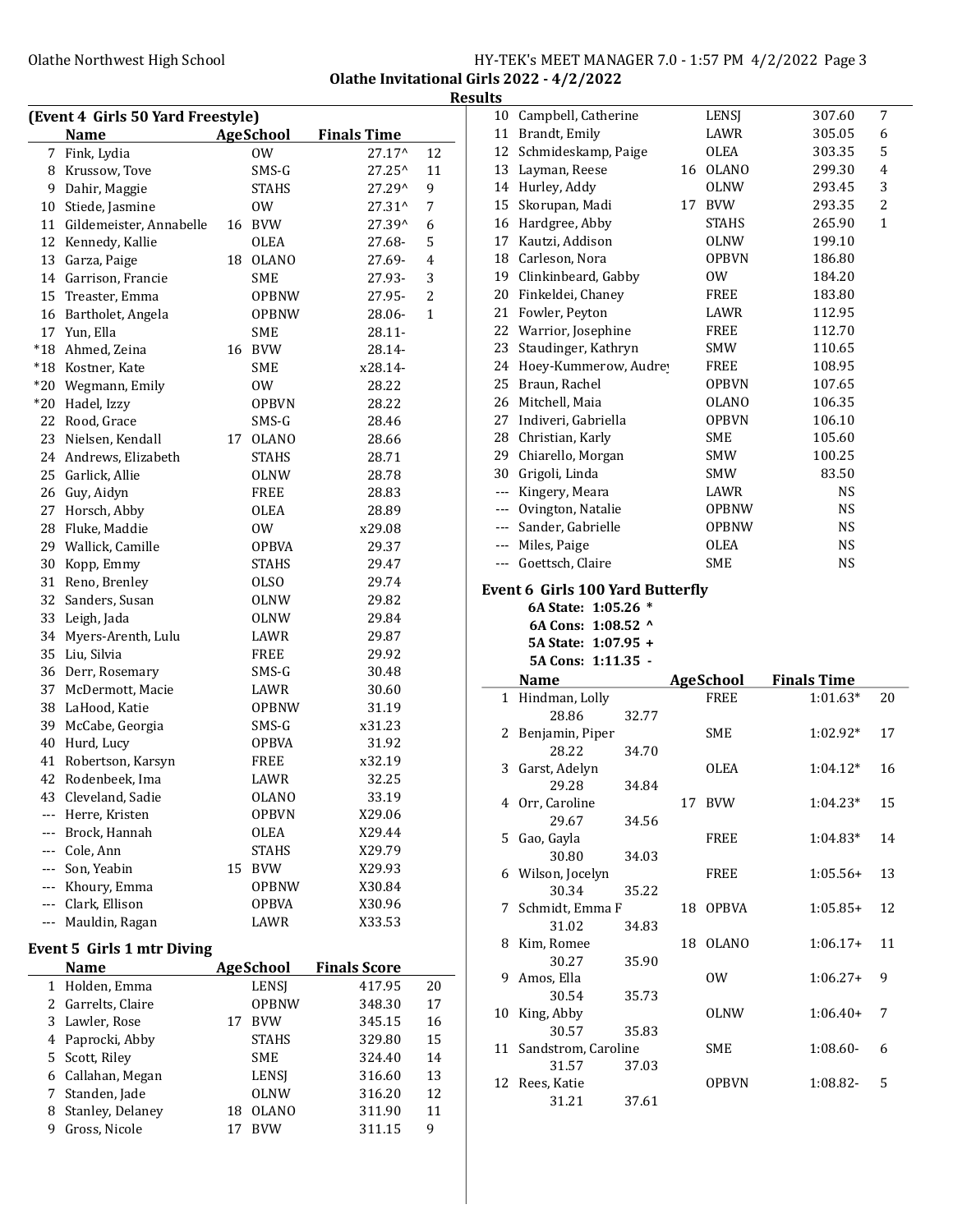### Olathe Northwest High School **HY-TEK's MEET MANAGER 7.0 - 1:57 PM 4/2/2022** Page 4 Olathe Invitational Girls 2022 - 4/2/2022

Results

| (Event 6 Girls 100 Yard Butterfly) |                                                                                                                                                                                                                                                                                                                         |                                                                                                                                                                                                                                                                                                      |                            |                                                                                                          |                    |  |  |
|------------------------------------|-------------------------------------------------------------------------------------------------------------------------------------------------------------------------------------------------------------------------------------------------------------------------------------------------------------------------|------------------------------------------------------------------------------------------------------------------------------------------------------------------------------------------------------------------------------------------------------------------------------------------------------|----------------------------|----------------------------------------------------------------------------------------------------------|--------------------|--|--|
| <b>Name</b>                        |                                                                                                                                                                                                                                                                                                                         |                                                                                                                                                                                                                                                                                                      |                            |                                                                                                          |                    |  |  |
|                                    |                                                                                                                                                                                                                                                                                                                         |                                                                                                                                                                                                                                                                                                      |                            | $1:09.57-$                                                                                               | 4                  |  |  |
|                                    |                                                                                                                                                                                                                                                                                                                         |                                                                                                                                                                                                                                                                                                      | <b>OPBVN</b>               | $1:10.36-$                                                                                               | 3                  |  |  |
|                                    |                                                                                                                                                                                                                                                                                                                         |                                                                                                                                                                                                                                                                                                      |                            | $1:10.68-$                                                                                               | 2                  |  |  |
|                                    |                                                                                                                                                                                                                                                                                                                         |                                                                                                                                                                                                                                                                                                      | OLEA                       | $1:11.20-$                                                                                               | 1                  |  |  |
|                                    | 39.11                                                                                                                                                                                                                                                                                                                   |                                                                                                                                                                                                                                                                                                      | <b>OPBNW</b>               | 1:11.60                                                                                                  |                    |  |  |
| 32.78                              | 39.58                                                                                                                                                                                                                                                                                                                   |                                                                                                                                                                                                                                                                                                      | <b>OPBNW</b>               | 1:12.36                                                                                                  |                    |  |  |
| 32.75                              |                                                                                                                                                                                                                                                                                                                         |                                                                                                                                                                                                                                                                                                      | OLNW                       | 1:12.80                                                                                                  |                    |  |  |
| 32.81                              |                                                                                                                                                                                                                                                                                                                         |                                                                                                                                                                                                                                                                                                      | <b>OLSO</b>                | 1:13.55                                                                                                  |                    |  |  |
| 33.49                              | 41.25                                                                                                                                                                                                                                                                                                                   |                                                                                                                                                                                                                                                                                                      | <b>OPBVN</b>               | 1:14.74                                                                                                  |                    |  |  |
| 33.76                              | 41.14                                                                                                                                                                                                                                                                                                                   |                                                                                                                                                                                                                                                                                                      | <b>OPBNW</b>               | 1:14.90                                                                                                  |                    |  |  |
| 35.04                              |                                                                                                                                                                                                                                                                                                                         |                                                                                                                                                                                                                                                                                                      | <b>OPBVA</b>               | 1:16.59                                                                                                  |                    |  |  |
| 35.02                              | 42.02                                                                                                                                                                                                                                                                                                                   |                                                                                                                                                                                                                                                                                                      | <b>OLANO</b>               | 1:17.04                                                                                                  |                    |  |  |
| 34.38                              |                                                                                                                                                                                                                                                                                                                         |                                                                                                                                                                                                                                                                                                      | SME                        | 1:17.47                                                                                                  |                    |  |  |
| 35.19                              | 43.05                                                                                                                                                                                                                                                                                                                   |                                                                                                                                                                                                                                                                                                      | SMS-G                      | 1:18.24                                                                                                  |                    |  |  |
| Sanders, Susan<br>34.45            | 43.86                                                                                                                                                                                                                                                                                                                   |                                                                                                                                                                                                                                                                                                      | OLNW                       | 1:18.31                                                                                                  |                    |  |  |
| 34.72                              |                                                                                                                                                                                                                                                                                                                         |                                                                                                                                                                                                                                                                                                      | STAHS                      | 1:19.57                                                                                                  |                    |  |  |
|                                    |                                                                                                                                                                                                                                                                                                                         |                                                                                                                                                                                                                                                                                                      |                            |                                                                                                          |                    |  |  |
| 6A State:                          |                                                                                                                                                                                                                                                                                                                         |                                                                                                                                                                                                                                                                                                      |                            |                                                                                                          |                    |  |  |
|                                    |                                                                                                                                                                                                                                                                                                                         |                                                                                                                                                                                                                                                                                                      |                            |                                                                                                          |                    |  |  |
| 5A State:                          |                                                                                                                                                                                                                                                                                                                         |                                                                                                                                                                                                                                                                                                      |                            |                                                                                                          |                    |  |  |
|                                    |                                                                                                                                                                                                                                                                                                                         |                                                                                                                                                                                                                                                                                                      |                            |                                                                                                          |                    |  |  |
| Name                               |                                                                                                                                                                                                                                                                                                                         |                                                                                                                                                                                                                                                                                                      |                            | <b>Finals Time</b>                                                                                       |                    |  |  |
|                                    |                                                                                                                                                                                                                                                                                                                         |                                                                                                                                                                                                                                                                                                      |                            | 54.27*                                                                                                   | 20                 |  |  |
| 25.65                              | 28.62                                                                                                                                                                                                                                                                                                                   |                                                                                                                                                                                                                                                                                                      |                            |                                                                                                          |                    |  |  |
| 26.19                              | 28.50                                                                                                                                                                                                                                                                                                                   |                                                                                                                                                                                                                                                                                                      | <b>OPBVN</b>               | 54.69*                                                                                                   | 17                 |  |  |
| Jacobs, Mia<br>26.89               | 29.26                                                                                                                                                                                                                                                                                                                   |                                                                                                                                                                                                                                                                                                      | <b>OLSO</b>                | 56.15*                                                                                                   | 16                 |  |  |
| Blake, Sarah<br>27.16              | 29.52                                                                                                                                                                                                                                                                                                                   |                                                                                                                                                                                                                                                                                                      | OPBVN                      | 56.68*                                                                                                   | 15                 |  |  |
| Snyder, Emily C<br>27.85           | 30.90                                                                                                                                                                                                                                                                                                                   | 17                                                                                                                                                                                                                                                                                                   | <b>OPBVA</b>               | $58.75+$                                                                                                 | 14                 |  |  |
|                                    |                                                                                                                                                                                                                                                                                                                         |                                                                                                                                                                                                                                                                                                      | <b>OPBVN</b>               | $58.83+$                                                                                                 | 12.5               |  |  |
| Krizek, Faith                      |                                                                                                                                                                                                                                                                                                                         | 15                                                                                                                                                                                                                                                                                                   | <b>BVW</b>                 | $58.83+$                                                                                                 | 12.5               |  |  |
| Fink, Lydia<br>28.62               |                                                                                                                                                                                                                                                                                                                         |                                                                                                                                                                                                                                                                                                      | 0W                         | 59.97^                                                                                                   | 11                 |  |  |
|                                    | 32.42<br>32.40<br>15 Hicks, Emma<br>32.42<br>16 Kennedy, Kallie<br>32.88<br>32.49<br>19 Griffin, Caroline<br>20 Reno, Brenley<br>21 Shertenlieb, Ellie<br>23 Ye, Sarah<br>24 Heeren, Halle<br>25 Lindberg, Sophie<br>26 Derr, Rosemary<br>27<br>28 Kopp, Emmy<br>Blake, Caroline<br>Barton, Charlotte<br>28.64<br>28.44 | 37.15<br>14 Campagnuolo, Sofia<br>37.96<br>38.26<br>38.32<br>17 Makarov, Veronica<br>18 Sandomirsky, Dasha<br>40.05<br>40.74<br>22 Bartholet, Angela<br>41.55<br>43.09<br>44.85<br>$57.71*$<br>6A Cons: 1:00.60 ^<br>$59.40 +$<br>5A Cons: 1:02.37 -<br>Paduano, Sophia S<br>30.19<br>30.39<br>31.35 | 13 Gildemeister, Annabelle | AgeSchool<br>16 BVW<br>17 BVW<br><b>Event 7 Girls 100 Yard Freestyle</b><br><b>AgeSchool</b><br>15 OPBNW | <b>Finals Time</b> |  |  |

|    | 9 Branstrom, Emma E |       |    | 15 OLNW      | 1:00.38^          | 9            |
|----|---------------------|-------|----|--------------|-------------------|--------------|
|    | 29.49               | 30.89 |    |              |                   |              |
| 10 | Day, Emma<br>29.04  |       |    | FREE         | $1:00.40^{\circ}$ | 7            |
|    |                     | 31.36 |    |              |                   |              |
| 11 | York, Isabelle      |       | 18 | <b>BVW</b>   | 1:00.86-          | 6            |
|    | 29.21               | 31.65 |    |              |                   |              |
| 12 | Ahmed, Zeina        |       | 16 | <b>BVW</b>   | $1:00.95-$        | 5            |
|    | 29.31               | 31.64 |    |              |                   |              |
| 13 | Malik, Sasha        |       |    | <b>SME</b>   | $1:01.15-$        | 4            |
|    | 29.49               | 31.66 |    |              |                   |              |
| 14 | Dahir, Maggie       |       |    | STAHS        | $1:01.71-$        | 3            |
|    | 28.71               | 33.00 |    |              |                   |              |
| 15 | Rabin, Alayna M     |       | 16 | <b>OPBVA</b> | 1:01.87-          | 2            |
|    | 29.64               | 32.23 |    |              |                   |              |
| 16 | Liu, Silvia         |       |    | FREE         | 1:02.19-          | $\mathbf{1}$ |
|    | 30.14               | 32.05 |    |              |                   |              |
| 17 | Seibert, Hadley     |       |    | SME          | 1:02.22-          |              |
|    | 29.59               | 32.63 |    |              |                   |              |
| 18 | Curry, Bri M        |       | 17 | <b>OPBNW</b> | 1:02.32-          |              |
|    | 29.89               |       |    |              |                   |              |
|    |                     | 32.43 |    |              |                   |              |
| 19 | Kostner, Lucy       |       |    | <b>SME</b>   | 1:02.59           |              |
|    | 29.85               | 32.74 |    |              |                   |              |
| 20 | Treaster, Emma      |       |    | <b>OPBNW</b> | 1:02.62           |              |
|    | 29.38               | 33.24 |    |              |                   |              |
| 21 | Guy, Aidyn          |       |    | <b>FREE</b>  | 1:02.98           |              |
|    | 30.75               | 32.23 |    |              |                   |              |
| 22 | Fluke, Maddie       |       |    | 0W           | 1:03.30           |              |
|    | 30.08               | 33.22 |    |              |                   |              |
| 23 | Andrews, Elizabeth  |       |    | STAHS        | 1:03.52           |              |
|    | 30.61               | 32.91 |    |              |                   |              |
| 24 | Stiede, Jasmine     |       |    | 0W           | 1:04.23           |              |
|    | 29.97               | 34.26 |    |              |                   |              |
| 25 | Zimmerman, Allyson  |       |    | <b>OLNW</b>  | 1:04.84           |              |
|    | 30.01               | 34.83 |    |              |                   |              |
| 26 | Garlick, Allie      |       |    | OLNW         | 1:04.87           |              |
|    | 30.77               | 34.10 |    |              |                   |              |
|    | 27 Wallick, Camille |       |    | <b>OPBVA</b> |                   |              |
|    |                     |       |    |              | 1:05.61           |              |
|    | 31.08               | 34.53 |    |              |                   |              |
| 28 | Guthrie, Charlotte  |       |    | SMS-G        | 1:05.71           |              |
|    | 31.28               | 34.43 |    |              |                   |              |
| 29 | Krug, Madi          |       |    | <b>OLEA</b>  | 1:07.50           |              |
|    | 32.58               | 34.92 |    |              |                   |              |
| 30 | Nielsen, Kendall    |       | 17 | <b>OLANO</b> | 1:07.92           |              |
|    | 32.47               | 35.45 |    |              |                   |              |
| 31 | Boos, Abby          |       |    | STAHS        | 1:08.01           |              |
|    | 31.38               | 36.63 |    |              |                   |              |
| 32 | Lee, Eileen         |       |    | <b>OLEA</b>  | 1:08.35           |              |
|    | 33.55               | 34.80 |    |              |                   |              |
| 33 | McDermott, Macie    |       |    | LAWR         | 1:09.03           |              |
|    | 32.52               | 36.51 |    |              |                   |              |
| 34 | Townsend, Jeannette |       |    | <b>STAHS</b> | x1:09.51          |              |
|    | 32.60               | 36.91 |    |              |                   |              |
| 35 | Wasco, Melody       |       |    | SMS-G        | 1:11.28           |              |
| 36 | Morgan, Emory       |       | 17 | <b>OLANO</b> | 1:12.59           |              |
|    |                     |       |    |              |                   |              |
|    | 34.63               | 37.96 |    |              |                   |              |
|    |                     |       |    |              |                   |              |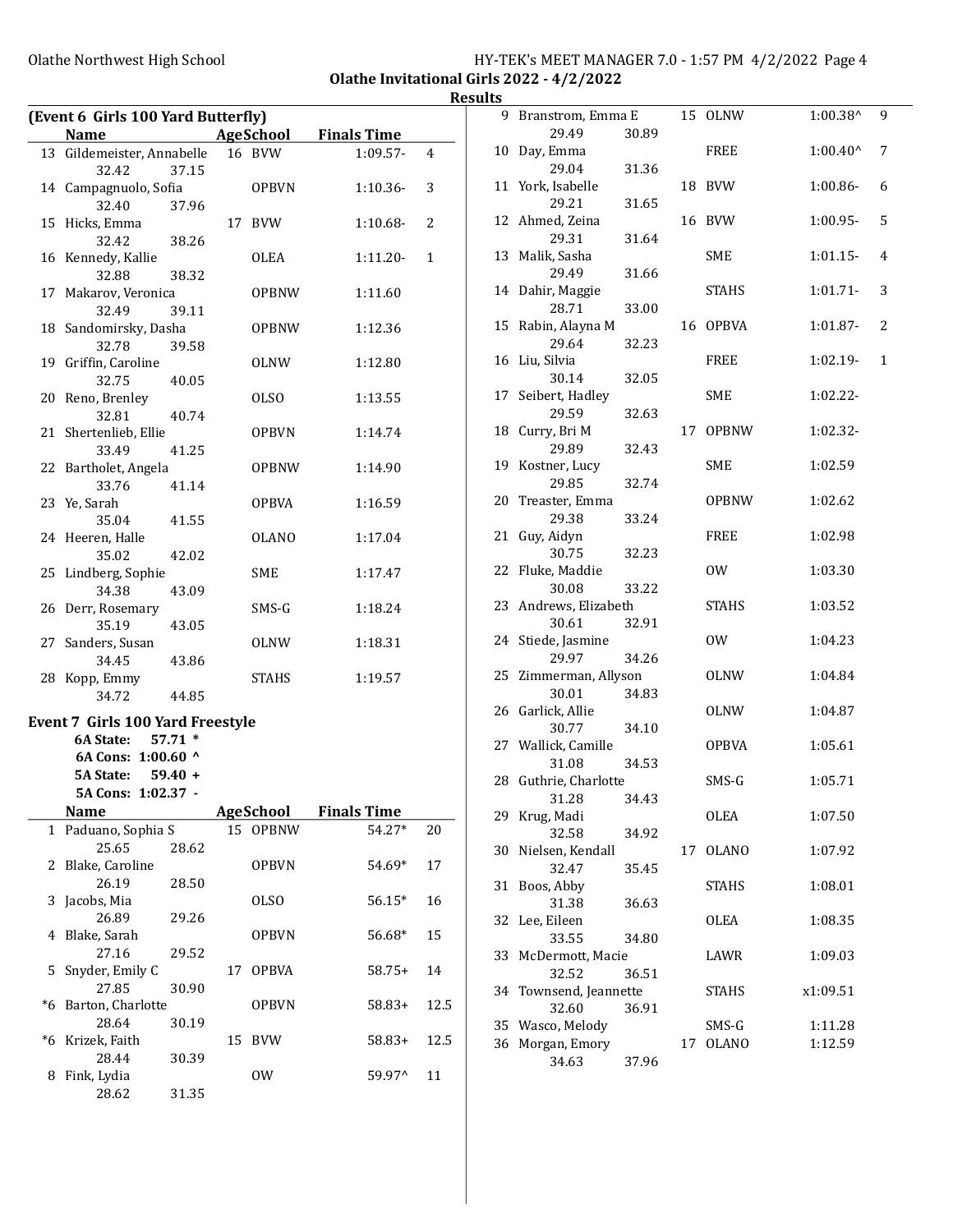### Olathe Northwest High School **HY-TEK's MEET MANAGER 7.0 - 1:57 PM 4/2/2022** Page 5 Olathe Invitational Girls 2022 - 4/2/2022

Results

|   | Event 8 Girls 500 Yard Freestyle |       |              |                    |    |
|---|----------------------------------|-------|--------------|--------------------|----|
|   | 6A State: 5:47.22 *              |       |              |                    |    |
|   | 6A Cons: 6:04.58 ^               |       |              |                    |    |
|   | 5A State: 5:58.52 +              |       |              |                    |    |
|   | 5A Cons: 6:16.45 -               |       |              |                    |    |
|   | <b>Name</b>                      |       | AgeSchool    | <b>Finals Time</b> |    |
|   | 1 Hauser, Margo                  |       | <b>OPBVN</b> | $5:30.06*$         | 20 |
|   | 28.44                            | 31.78 | 32.63        | 33.54              |    |
|   | 34.25                            | 34.20 | 34.45        | 34.38              |    |
|   | 34.13                            | 32.26 |              |                    |    |
|   | 2 Packard, Samantha              |       | FREE         | 5:32.08*           | 17 |
|   | 29.71                            | 33.58 | 34.13        | 34.55              |    |
|   | 34.37                            | 34.43 | 33.47        | 33.51              |    |
|   | 33.10                            | 31.23 |              |                    |    |
|   | 3 Vietti, Maleigha               |       | 17 BVW       | $5:37.46*$         | 16 |
|   | 30.04 32.67                      |       | 33.68        | 34.36              |    |
|   | 34.92 34.55                      |       | 34.33        | 34.77              |    |
|   | 34.35                            |       |              |                    |    |
|   |                                  | 33.79 |              |                    |    |
|   | 4 Nuckolls, Molly                |       | FREE         | $5:41.99*$         | 15 |
|   | 30.79                            | 32.75 | 33.70        | 33.66              |    |
|   | 34.26                            | 34.90 | 35.35        | 35.72              |    |
|   | 36.13                            | 34.73 |              |                    |    |
|   | 5 Braden, Carmen V               |       | LAWR         | $5:44.47*$         | 14 |
|   | 30.53                            | 32.77 | 33.36        | 33.65              |    |
|   | 33.81                            | 35.37 | 35.93        | 36.48              |    |
|   | 36.66                            | 35.91 |              |                    |    |
|   | 6 Howard, Ella                   |       | SME          | 5:47.48+           | 13 |
|   | 29.59                            | 33.16 | 34.92        | 35.27              |    |
|   | 36.33                            | 36.32 | 36.20        | 35.81              |    |
|   | 36.38                            | 33.50 |              |                    |    |
|   | 7 Gifford, Izzy                  |       | 17 BVW       | $5:50.34+$         | 12 |
|   | 30.79                            | 33.87 | 34.96        | 35.26              |    |
|   | 35.95                            | 36.14 | 35.86        | 35.99              |    |
|   | 36.54                            | 34.98 |              |                    |    |
|   | 8 McNamara, Grace                |       | 18 BVW       | $5:50.93+$         | 11 |
|   | 32.33                            | 35.11 | 35.46        | 35.80              |    |
|   | 35.94                            | 35.34 | 35.96        | 35.61              |    |
|   | 35.14                            | 34.24 |              |                    |    |
| 9 | Culley, Sydney                   |       | 15 OLANO     | $5:52.26+$         | 9  |
|   | 31.60                            | 35.30 | 35.74        | 35.83              |    |
|   | 35.67                            | 35.91 | 35.86        | 36.51              |    |
|   | 36.55                            | 33.29 |              |                    |    |
|   | 10 Schmierer Knust, Gretche      |       | SMS-G        | $5:53.06+$         | 7  |
|   | 30.45                            | 34.04 | 35.58        | 35.93              |    |
|   | 36.12                            | 35.91 | 36.94        | 36.89              |    |
|   | 36.98                            | 34.22 |              |                    |    |
|   | 11 Makarov, Isabelle             |       | <b>OPBNW</b> | $6:00.45^{\circ}$  | 6  |
|   | 31.07                            | 34.82 | 35.95        | 36.51              |    |
|   | 37.00                            | 37.30 | 37.44        | 37.78              |    |
|   | 37.14                            | 35.44 |              |                    |    |
|   | 12 Provost, Deanna               |       | 0W           | $6:01.04^{\wedge}$ | 5  |
|   | 31.64                            | 35.46 | 36.23        | 36.38              |    |
|   | 37.40                            | 37.00 | 36.76        | 37.11              |    |
|   | 36.84                            | 36.22 |              |                    |    |

| սււչ         |                                        |       |                    |                    |    |
|--------------|----------------------------------------|-------|--------------------|--------------------|----|
|              | 13 King, Abby                          |       | OLNW               | $6:02.81^{\wedge}$ | 4  |
|              | 30.78                                  | 35.44 | 37.47              | 38.41              |    |
|              | 37.57                                  | 37.84 | 37.69              | 37.79              |    |
|              | 36.67                                  | 33.15 |                    |                    |    |
|              | 14 Rosenthal, Sadie                    |       | <b>OPBVN</b>       | $6:03.06^{\circ}$  | 3  |
|              | 30.53                                  | 34.22 | 36.12              | 36.69              |    |
|              | 36.53                                  | 37.88 | 39.25              | 38.46              |    |
|              | 38.18                                  | 35.20 |                    |                    |    |
|              | 15 Schneweis, Bella                    |       | <b>OPBVA</b>       | $6:03.24^{\wedge}$ | 2  |
|              | 31.98                                  | 36.20 | 36.83              | 36.90              |    |
|              | 37.15                                  | 37.39 | 37.25              | 37.87              |    |
|              | 37.38                                  | 34.29 |                    |                    |    |
|              | 16 Bullock, Charlotte L                |       | 14 STAHS           | $6:12.18-$         | 1  |
|              | 31.82                                  | 36.20 | 37.33              | 37.62              |    |
|              | 38.02                                  | 38.29 | 39.00              | 38.18              |    |
|              | 38.46                                  | 37.26 |                    |                    |    |
|              | 17 Khosh, Nisa Kay                     |       | FREE               | 6:22.00            |    |
|              | 35.66                                  | 38.93 | 38.75              | 38.52              |    |
|              | 38.83                                  | 38.67 | 38.84              | 39.04              |    |
|              | 38.64                                  | 36.12 |                    |                    |    |
|              | 18 Smith, Anna P                       |       | 15 OPBNW           | 6:23.27            |    |
|              | 32.71                                  | 37.31 | 38.38              | 39.51              |    |
|              | 39.59                                  | 39.37 | 39.74              | 39.75              |    |
|              | 39.43                                  | 37.48 |                    |                    |    |
|              | 19 Kingsley, Kirbi                     |       | OPBVN              | 6:23.45            |    |
|              | 32.17                                  | 35.83 | 37.84              | 38.76              |    |
|              | 38.82                                  | 40.18 | 40.22              | 39.88              |    |
|              | 39.71                                  | 40.04 |                    |                    |    |
|              | 20 Jones, Elizabeth                    |       | OLNW               | 6:33.66            |    |
|              | 33.31                                  | 37.89 | 38.76              | 40.05              |    |
|              | 40.76                                  | 40.06 | 41.01              | 40.93              |    |
|              | 41.16                                  | 39.73 |                    |                    |    |
|              | 21 Unekis, Paige                       |       | LAWR               | 6:37.51            |    |
|              | 34.44                                  | 39.13 | 39.51              | 39.28              |    |
|              | 40.43                                  | 40.99 | 41.94              | 41.24              |    |
|              | 41.85                                  | 38.70 |                    |                    |    |
|              |                                        |       |                    |                    |    |
|              | Event 9 Girls 200 Yard Freestyle Relay |       |                    |                    |    |
|              | 6A State: 1:51.28 *                    |       |                    |                    |    |
|              | 6A Cons: 1:56.84 ^                     |       |                    |                    |    |
|              | 5A State: 1:52.97 +                    |       |                    |                    |    |
|              | 5A Cons: 1:58.62 -                     |       |                    |                    |    |
|              | <b>Team</b>                            |       | Relay              | <b>Finals Time</b> |    |
| $\mathbf{1}$ | <b>OPBVN</b>                           |       | A                  | 1:42.99*           | 40 |
|              | 1) Blake, Sarah                        |       | 2) Patterson, Abi  |                    |    |
|              | 3) Hauser, Margo                       |       | 4) Blake, Caroline |                    |    |
|              | 26.00                                  | 26.41 | 25.99              | 24.59              |    |
|              | 2 SME                                  |       | A                  | $1:47.77*$         | 34 |
|              | 1) Benjamin, Piper                     |       | 2) Barrett, Emmie  |                    |    |
|              | 3) Kostner, Kate                       |       |                    | 4) Gunderman, Meg  |    |
|              | 25.97                                  | 27.43 | 27.75              | 26.62              |    |
| 3            |                                        |       |                    |                    | 32 |
|              | <b>FREE</b>                            |       | A                  | 1:48.92*           |    |
|              | 1) Hindman, Lolly                      |       | 2) Day, Emma       |                    |    |
|              | 3) Liu, Silvia                         |       | 4) Wilson, Jocelyn |                    |    |
|              | 28.14                                  | 26.84 | 28.02              | 25.92              |    |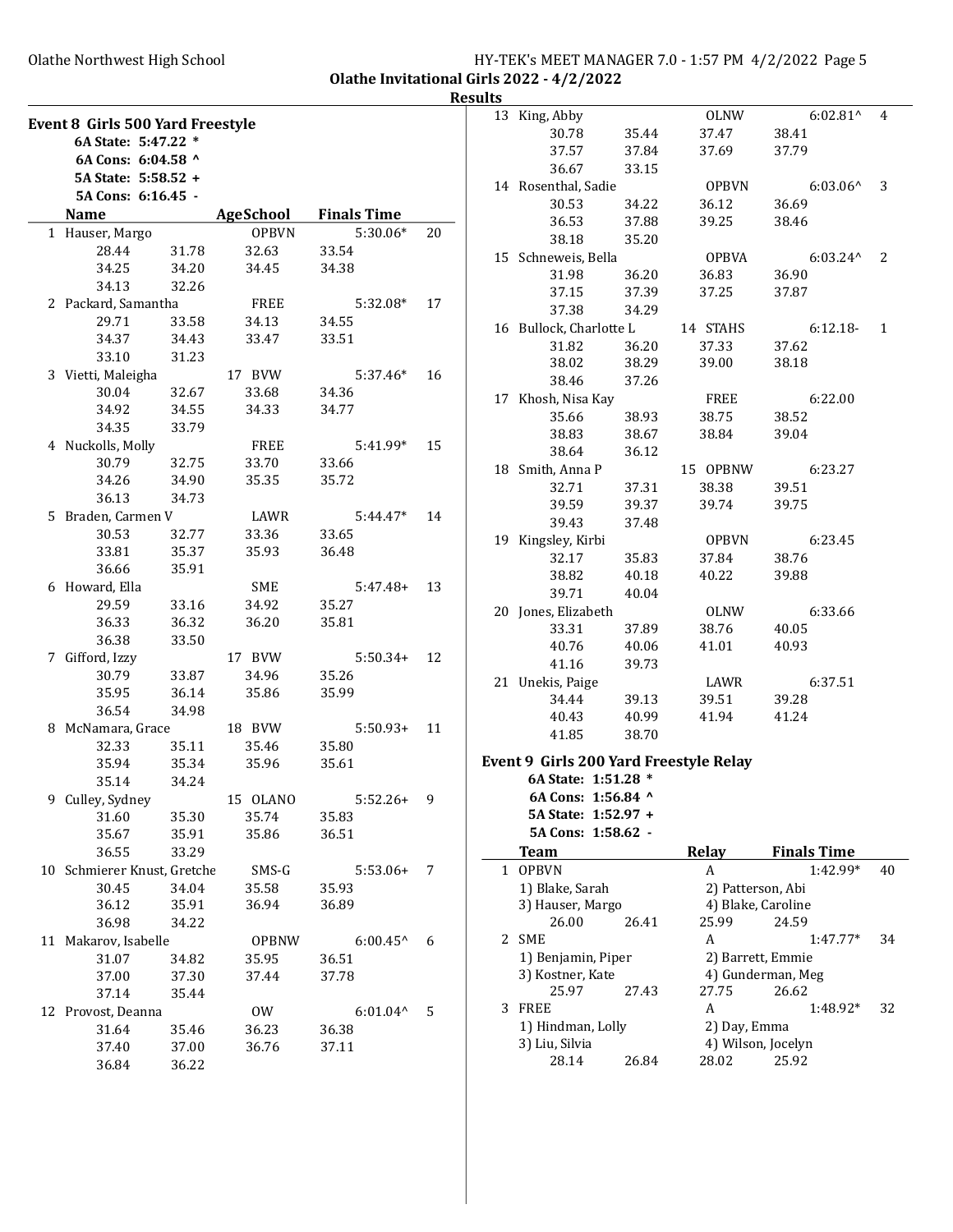#### Olathe Northwest High School **HY-TEK's MEET MANAGER 7.0 - 1:57 PM 4/2/2022** Page 6 Olathe Invitational Girls 2022 - 4/2/2022

**Results** 

|    | (Event 9 Girls 200 Yard Freestyle Relay)<br>Team | Relay          | <b>Finals Time</b>                         |    |
|----|--------------------------------------------------|----------------|--------------------------------------------|----|
| 4  | <b>BVW</b>                                       | A              | $1:49.21*$                                 | 30 |
|    |                                                  |                |                                            |    |
|    | 1) Ahmed, Zeina 16                               |                | 2) Gifford, Izzy 17<br>4) Orr, Caroline 17 |    |
|    | 3) Polhemus, Caroline 17<br>28.30<br>28.59       | 26.51          | 25.81                                      |    |
| 5  | <b>OLSO</b>                                      | A              | 1:49.56*                                   | 28 |
|    |                                                  | 2) Ngo, Lexie  |                                            |    |
|    | 1) Jacobs, Kira<br>3) Reno, Brenley              | 4) Jacobs, Mia |                                            |    |
|    | 26.10<br>28.73                                   | 29.19          | 25.54                                      |    |
| 6  | OLANO                                            | A              | 1:49.84*                                   | 26 |
|    | 1) Kim, Romee 18                                 |                | 2) Garza, Paige 18                         |    |
|    | 3) Culley, Sydney 15                             |                | 4) Bullins, Lauren                         |    |
|    | 27.93<br>27.76                                   | 27.46          | 26.69                                      |    |
|    | 7 OPBVA                                          | A              | $1:50.25*$                                 | 24 |
|    | 1) Schmidt, Emma F 18                            |                | 2) Schneweis, Bella                        |    |
|    | 3) Rabin, Alayna M 16                            |                | 4) Snyder, Emily C 17                      |    |
|    | 28.81<br>27.62                                   | 28.03          | 25.79                                      |    |
| 8  | <b>OPBVN</b>                                     | B              | x1:50.84*                                  |    |
|    | 1) Stewart, Maddi                                |                | 2) Campagnuolo, Sofia                      |    |
|    | 3) Shertenlieb, Ellie                            | 4) Hadel, Izzy |                                            |    |
|    | 27.57<br>27.43                                   | 27.97          | 27.87                                      |    |
| 9  | <b>OPBNW</b>                                     | A              | $1:51.15*$                                 | 22 |
|    | 1) Treaster, Emma                                |                | 2) Makarov, Veronica                       |    |
|    | 3) Sandomirsky, Dasha                            |                | 4) Makarov, Isabelle                       |    |
|    | 28.22<br>27.82                                   | 28.11          | 27.00                                      |    |
| 10 | 0W                                               | A              | 1:51.18*                                   | 18 |
|    | 1) Amos, Ella                                    |                | 2) Stiede, Jasmine                         |    |
|    | 3) Provost, Deanna                               | 4) Fink, Lydia |                                            |    |
|    | 28.83<br>27.66                                   | 27.89          | 26.80                                      |    |
| 11 | <b>OLEA</b>                                      | A              | $1:52.14+$                                 | 14 |
|    | 1) Brock, Hannah                                 |                | 2) Kennedy, Kallie                         |    |
|    | 3) Horsch, Abby                                  |                | 4) Garst, Adelyn                           |    |
|    | 27.72<br>29.18                                   | 28.37          | 26.87                                      |    |
| 12 | <b>OLNW</b>                                      | A              | $1:52.55+$                                 | 12 |
|    | 1) Garlick, Allie                                |                | 2) Griffin, Caroline                       |    |
|    | 3) Zimmerman, Allyson                            |                | 4) Branstrom, Emma E 15                    |    |
|    | 29.24<br>28.33                                   | 28.60          | 26.38                                      |    |
| 13 | SME                                              | B              | x1:52.98^                                  |    |
|    | 1) Yun, Ella                                     |                | 2) Garrison, Francie                       |    |
|    | 3) Reiser, Caroline                              |                | 4) Kostner, Lucy                           |    |
|    | 28.35<br>27.88                                   | 28.78          | 27.97                                      |    |
| 14 | <b>BVW</b>                                       | B              | x1:54.03^                                  |    |
|    | 1) Hicks, Emma 17                                |                | 2) Son, Yeabin 15                          |    |
|    | 3) York, Isabelle 18                             |                | 4) Gildemeister, Annabelle 16              |    |
|    | 29.85<br>29.20                                   | 27.54          | 27.44                                      |    |
| 15 | <b>OPBNW</b>                                     | B              | x1:55.29^                                  |    |
|    | 1) Curry, Bri M 17                               |                | 2) Bartholet, Angela                       |    |
|    | 3) Thurlby, Elliese J 16<br>28.96                |                | 4) Khoury, Emma                            |    |
| 16 | 27.56<br><b>STAHS</b>                            | 28.77<br>A     | 30.00                                      |    |
|    | 1) Kopp, Emmy                                    |                | 1:56.48^<br>2) Bono, Mary Clare C 16       | 10 |
|    | 3) Boos, Abby                                    |                | 4) Dahir, Maggie                           |    |
|    | 29.32<br>29.54                                   | 30.14          | 27.48                                      |    |
| 17 | SMS-G                                            | A              | 1:58.52-                                   | 8  |
|    | 1) McCabe, Georgia                               |                | 2) Guthrie, Charlotte                      |    |
|    | 3) Derr, Rosemary                                | 4) Rood, Grace |                                            |    |
|    | 31.43<br>28.79                                   | 30.26          | 28.04                                      |    |
|    |                                                  |                |                                            |    |

|              | 18 LAWR                                                          |    | A                   | 1:58.59-               | 6  |
|--------------|------------------------------------------------------------------|----|---------------------|------------------------|----|
|              | 1) Myers-Arenth, Lulu                                            |    | 2) Kohart, Ava      |                        |    |
|              | 3) McDermott, Macie                                              |    | 4) Unekis, Paige    |                        |    |
|              | 30.57<br>29.63                                                   |    | 29.49               | 28.90                  |    |
|              | 19 STAHS                                                         |    | B                   | x1:59.31               |    |
|              | 1) Albright, Delaney                                             |    | 2) Cole, Ann        |                        |    |
|              | 3) Townsend, Jeannette                                           |    |                     | 4) Andrews, Elizabeth  |    |
|              | 29.15<br>30.08                                                   |    | 31.70               | 28.38                  |    |
|              | 20 OPBVA                                                         |    | B                   | x2:02.90               |    |
|              |                                                                  |    |                     |                        |    |
|              | 1) Clark, Ellison                                                |    |                     | 2) Leighty, Gemma N 16 |    |
|              | 3) Ye, Sarah                                                     |    | 4) Wallick, Camille |                        |    |
|              | 31.01<br>33.16                                                   |    | 29.74               | 28.99                  |    |
| 21           | FREE                                                             |    | B                   | x2:03.61               |    |
|              | 1) Robertson, Karsyn                                             |    | 2) Outcalt, Lillie  |                        |    |
|              | 3) Guy, Aidyn                                                    |    | 4) Fowle, Camryn    |                        |    |
|              | 32.50<br>30.32                                                   |    | 29.82               | 30.97                  |    |
| 22           | <b>OLEA</b>                                                      |    | B                   | x2:07.07               |    |
|              | 1) Liu, Cherie                                                   |    | 2) Lee, Eileen      |                        |    |
|              | 3) Frye, Clara                                                   |    | 4) Krug, Madi       |                        |    |
|              | 41.93<br>23.75                                                   |    | 31.10               | 30.29                  |    |
| 23           | LAWR                                                             |    | B                   | x2:11.44               |    |
|              | 1) Rodenbeek, Ima                                                |    | 2) Mauldin, Ragan   |                        |    |
|              | 3) St. Onge, Channing                                            |    | 4) Klish, Isabel    |                        |    |
|              | 33.00<br>32.37                                                   |    | 33.84               | 32.23                  |    |
|              |                                                                  |    |                     |                        |    |
|              | <b>Event 10 Girls 100 Yard Backstroke</b><br>6A State: 1:05.16 * |    |                     |                        |    |
|              |                                                                  |    |                     |                        |    |
|              | 6A Cons: 1:08.42 ^                                               |    |                     |                        |    |
|              | 5A State: 1:07.94 +                                              |    |                     |                        |    |
|              |                                                                  |    |                     |                        |    |
|              | 5A Cons: 1:11.34 -                                               |    |                     |                        |    |
|              | <b>Name</b>                                                      |    | <b>AgeSchool</b>    | <b>Finals Time</b>     |    |
| $\mathbf{1}$ | Finzen, Annika                                                   |    | 16 BVW              | 57.56*                 | 20 |
|              | 28.10<br>29.46                                                   |    |                     |                        |    |
| 2            | Paduano, Sophia S                                                | 15 | OPBNW               | 58.99*                 | 17 |
|              | 28.61<br>30.38                                                   |    |                     |                        |    |
| 3            | Jacobs, Kira                                                     |    | OLSO                | $1:01.38*$             | 16 |
|              | 30.08<br>31.30                                                   |    |                     |                        |    |
|              | 4 Gao, Gayla                                                     |    | FREE                | 1:02.39*               | 15 |
|              | 30.33<br>32.06                                                   |    |                     |                        |    |
| 5.           | Malik, Sasha                                                     |    | SME                 | $1:03.39*$             | 14 |
|              | 30.98<br>32.41                                                   |    |                     |                        |    |
|              | 6 Engelbrecht, Liza                                              |    | 15 FREE             | 1:03.69*               | 13 |
|              | 30.96<br>32.73                                                   |    |                     |                        |    |
| 7            | Fiocati, Saylor M                                                | 17 | <b>OPBNW</b>        | 1:03.90*               | 12 |
|              |                                                                  |    |                     |                        |    |
| 8            | 31.00<br>32.90                                                   |    |                     |                        | 11 |
|              | Hindman, Lolly                                                   |    | <b>FREE</b>         | 1:04.90*               |    |
|              | 31.75<br>33.15                                                   |    |                     |                        |    |
| 9            | Amos, Ella                                                       |    | 0W                  | $1:05.60+$             | 9  |
|              | 31.71<br>33.89                                                   |    |                     |                        |    |
| 10           | Barrett, Emmie                                                   |    | SME                 | $1:05.97+$             | 7  |
|              | 32.34<br>33.63                                                   |    |                     |                        |    |
| 11           | Krussow, Tove                                                    |    | SMS-G               | $1:07.26+$             | 6  |
|              | 33.10<br>34.16                                                   |    |                     |                        |    |
| 12           | Culley, Sydney                                                   | 15 | <b>OLANO</b>        | $1:07.48+$             | 5  |
|              | 33.13<br>34.35                                                   |    |                     |                        |    |
|              | 13 Gunderman, Meg                                                |    | SME                 | $1:08.11^{\wedge}$     | 4  |
|              | 33.19<br>34.92                                                   |    |                     |                        |    |
|              | 14 Jones, Abi<br>34.07<br>35.40                                  |    | LAWR                | 1:09.47-               | 3  |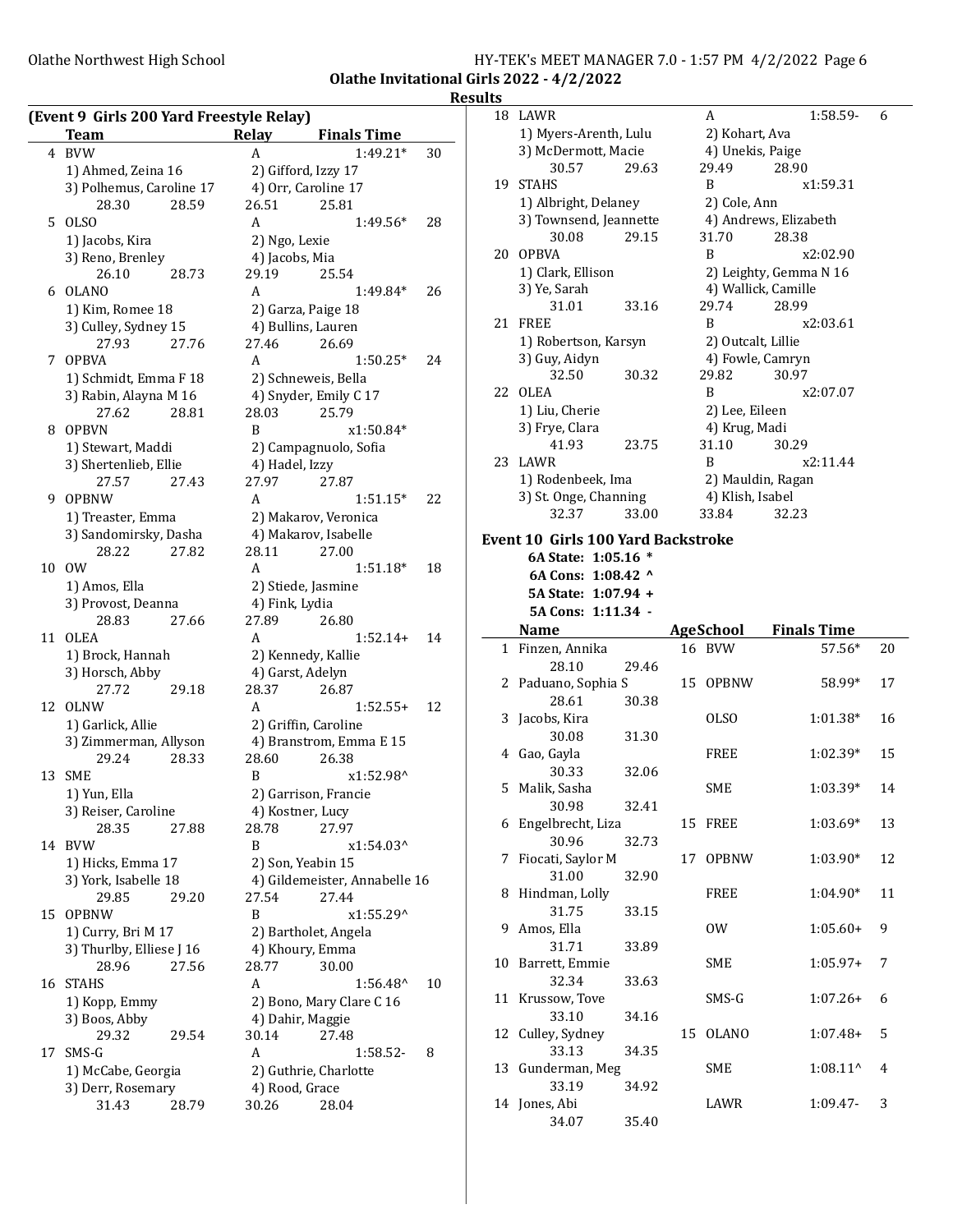### Olathe Northwest High School **HY-TEK's MEET MANAGER 7.0 - 1:57 PM 4/2/2022** Page 7 Olathe Invitational Girls 2022 - 4/2/2022

# Results

| (Event 10 Girls 100 Yard Backstroke) |                                                                    |       |    |              |                    |                |
|--------------------------------------|--------------------------------------------------------------------|-------|----|--------------|--------------------|----------------|
|                                      | Name                                                               |       |    | AgeSchool    | <b>Finals Time</b> |                |
| 15                                   | Monaghan, Lily B                                                   |       |    | 17 STAHS     | $1:10.53-$         | $\overline{2}$ |
|                                      | 34.21                                                              | 36.32 |    |              |                    |                |
|                                      | 16 Patterson, Natalie                                              |       |    | <b>OPBVN</b> | 1:10.59-           | 1              |
|                                      | 33.67                                                              | 36.92 |    |              |                    |                |
|                                      | 17 Wegmann, Emily                                                  |       |    | 0W           | 1:11.48            |                |
|                                      | 34.50                                                              | 36.98 |    |              |                    |                |
| 18                                   | Bono, Mary Clare C                                                 |       |    | 16 STAHS     | 1:12.21            |                |
|                                      | 35.37                                                              | 36.84 |    |              |                    |                |
| 19                                   | Curry, Bri M                                                       |       | 17 | <b>OPBNW</b> | 1:12.37            |                |
|                                      | 35.30                                                              | 37.07 |    |              |                    |                |
| 20                                   | Brock, Hannah                                                      |       |    | <b>OLEA</b>  | 1:12.57            |                |
|                                      | 34.03                                                              | 38.54 |    |              |                    |                |
| 21                                   | Albright, Delaney                                                  |       |    | STAHS        | 1:12.74            |                |
|                                      | 35.22                                                              | 37.52 |    |              |                    |                |
|                                      |                                                                    |       |    |              |                    |                |
| 22                                   | Heidrick, Elise                                                    |       |    | OLNW         | 1:12.86            |                |
|                                      | 35.36                                                              | 37.50 |    |              |                    |                |
|                                      | 23 Rees, Katie                                                     |       |    | <b>OPBVN</b> | 1:13.27            |                |
|                                      | 24 Griffin, Caroline                                               |       |    | OLNW         | 1:14.68            |                |
|                                      | 35.85                                                              | 38.83 |    |              |                    |                |
| 25                                   | Gaebler, Emma                                                      |       |    | OPBVN        | 1:14.69            |                |
|                                      | 35.83                                                              | 38.86 |    |              |                    |                |
| 26                                   | Tomova, Raya                                                       |       | 15 | <b>BVW</b>   | 1:15.11            |                |
|                                      | 37.03                                                              | 38.08 |    |              |                    |                |
| 27                                   | Heeren, Halle                                                      |       |    | <b>OLANO</b> | 1:15.33            |                |
|                                      | 36.87                                                              | 38.46 |    |              |                    |                |
| 28                                   | Hurd, Lucy                                                         |       |    | OPBVA        | 1:15.57            |                |
|                                      | 36.90                                                              | 38.67 |    |              |                    |                |
| 29                                   | Son, Yeabin                                                        |       | 15 | <b>BVW</b>   | 1:15.60            |                |
|                                      | 35.44                                                              | 40.16 |    |              |                    |                |
|                                      | 30 Wasco, Melody                                                   |       |    | SMS-G        | 1:16.23            |                |
| 31                                   | Leigh, Jada                                                        |       |    | OLNW         | 1:16.45            |                |
|                                      | 37.45                                                              | 39.00 |    |              |                    |                |
|                                      | 32 Cleveland, Sadie                                                |       |    | OLANO        | 1:20.08            |                |
|                                      | 36.99                                                              | 43.09 |    |              |                    |                |
|                                      |                                                                    |       |    |              |                    |                |
|                                      | <b>Event 11 Girls 100 Yard Breaststroke</b><br>6A State: 1:13.82 * |       |    |              |                    |                |
|                                      |                                                                    |       |    |              |                    |                |
|                                      | 6A Cons: 1:17.51 ^                                                 |       |    |              |                    |                |
|                                      | 5A State: 1:18.14 +                                                |       |    |              |                    |                |
|                                      | 5A Cons: 1:22.04 -                                                 |       |    |              |                    |                |
|                                      | <b>Name</b>                                                        |       |    | AgeSchool    | <b>Finals Time</b> |                |
| 1                                    | Deedy, Anne                                                        |       |    | <b>SME</b>   | $1:08.25*$         | 20             |
|                                      | 32.18                                                              | 36.07 |    |              |                    |                |
| 2                                    | Linscott, Maeve                                                    |       |    | SME          | 1:08.34*           | 17             |
|                                      | 32.40                                                              | 35.94 |    |              |                    |                |
| 3                                    | Hauser, Margo                                                      |       |    | <b>OPBVN</b> | $1:09.30*$         | 16             |
|                                      | 32.56                                                              | 36.74 |    |              |                    |                |
| 4                                    | Jacobs, Mia                                                        |       |    | OLSO         | 1:10.98*           | 15             |
|                                      | 33.27                                                              | 37.71 |    |              |                    |                |
| 5                                    | Polhemus, Caroline                                                 |       | 17 | <b>BVW</b>   | 1:13.23*           | 14             |
|                                      | 34.62                                                              | 38.61 |    |              |                    |                |
| 6                                    | Jones, Ali M                                                       |       |    | LAWR         | 1:13.80*           | 13             |
|                                      | 34.78                                                              | 39.02 |    |              |                    |                |
| 7                                    | Garst, Adelyn                                                      |       |    | <b>OLEA</b>  | 1:13.95^           | 12             |
|                                      | 34.91                                                              | 39.04 |    |              |                    |                |

| ູ  |                           |       |    |              |                    |              |
|----|---------------------------|-------|----|--------------|--------------------|--------------|
|    | 8 Patterson, Abi          |       |    | <b>OPBVN</b> | 1:13.96^           | 11           |
|    | 34.00                     | 39.96 |    |              |                    |              |
|    | 9 Stewart, Maddi<br>34.58 |       |    | <b>OPBVN</b> | 1:14.85^           | 9            |
|    | 10 Bullins, Lauren        | 40.27 |    | <b>OLANO</b> | 1:16.29^           | 7            |
|    | 37.00                     | 39.29 |    |              |                    |              |
|    | 11 Khosh, Mina            |       |    | <b>FREE</b>  | $1:16.64^{\wedge}$ | 6            |
|    | 35.87                     | 40.77 |    |              |                    |              |
|    | 12 Sandstrom, Caroline    |       |    | <b>SME</b>   | $1:17.55+$         | 5            |
|    | 36.52                     | 41.03 |    |              |                    |              |
|    | 13 Thurlby, Elliese J     |       | 16 | <b>OPBNW</b> | $1:18.00+$         | 4            |
|    | 37.73                     | 40.27 |    |              |                    |              |
|    | 14 LaHood, Katie<br>37.15 |       |    | <b>OPBNW</b> | $1:18.45-$         | 3            |
|    | 15 Bullock, Charlotte L   | 41.30 |    | 14 STAHS     | 1:18.97-           | 2            |
|    | 37.25                     | 41.72 |    |              |                    |              |
|    | 16 Bartholf, Ella         |       | 16 | BVW          | 1:19.38-           | $\mathbf{1}$ |
|    | 37.48                     | 41.90 |    |              |                    |              |
|    | 17 Whiteing, Maddy        |       |    | 0W           | 1:19.42-           |              |
|    | 37.84                     | 41.58 |    |              |                    |              |
| 18 | King, AnnMarie            |       |    | <b>OLNW</b>  | 1:19.94-           |              |
|    | 37.53                     | 42.41 |    |              |                    |              |
|    | 19 Rood, Grace            |       |    | SMS-G        | 1:20.09-           |              |
| 20 | 36.86<br>Ngo, Lexie       | 43.23 |    | <b>OLSO</b>  | 1:20.56-           |              |
|    | 37.78                     | 42.78 |    |              |                    |              |
|    | 21 Garza, Paige           |       | 18 | <b>OLANO</b> | 1:21.47-           |              |
|    | 37.33                     | 44.14 |    |              |                    |              |
|    | 22 McNamara, Grace        |       | 18 | <b>BVW</b>   | 1:22.53            |              |
|    | 39.64                     | 42.89 |    |              |                    |              |
| 23 | Khoury, Emma              |       |    | <b>OPBNW</b> | 1:23.09            |              |
|    | 38.89                     | 44.20 |    |              |                    |              |
| 24 | Frye, Clara<br>39.63      | 43.80 |    | <b>OLEA</b>  | 1:23.43            |              |
| 25 | Fowle, Camryn             |       |    | FREE         | 1:24.66            |              |
|    | 39.02                     | 45.64 |    |              |                    |              |
|    | 26 Zimmerman, Allyson     |       |    | OLNW         | 1:25.98            |              |
|    | 40.57                     | 45.41 |    |              |                    |              |
| 27 | Myers-Arenth, Lulu        |       |    | LAWR         | 1:26.47            |              |
|    | 39.77 46.70               |       |    |              |                    |              |
|    | 28 Clark, Ellison         |       |    | <b>OPBVA</b> | 1:26.90            |              |
|    | 39.65                     | 47.25 |    |              |                    |              |
| 29 | McCabe, Georgia<br>40.85  |       |    | SMS-G        | 1:28.58            |              |
| 30 | Kohart, Ava               | 47.73 |    | LAWR         | 1:29.49            |              |
|    | 42.34                     | 47.15 |    |              |                    |              |
| 31 | Morgan, Emory             |       | 17 | <b>OLANO</b> | 1:31.55            |              |
|    | 42.11                     | 49.44 |    |              |                    |              |
| 32 | Outcalt, Lillie           |       |    | <b>FREE</b>  | 1:32.72            |              |
|    | 42.82                     | 49.90 |    |              |                    |              |
|    |                           |       |    |              |                    |              |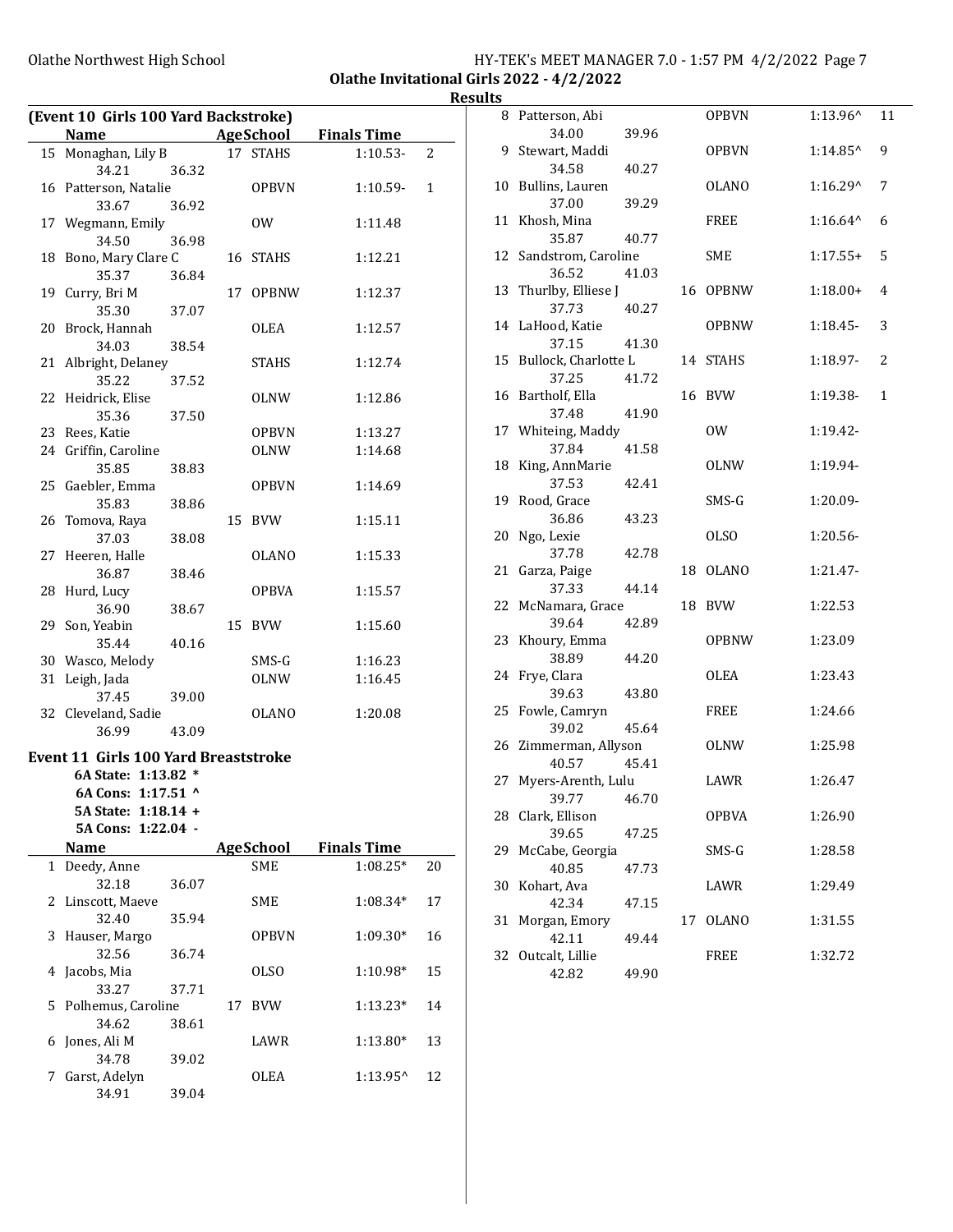Olathe Northwest High School

|                                           | HY-TEK's MEET MANAGER 7.0 - 1:57 PM 4/2/2022 Page 8 |  |  |
|-------------------------------------------|-----------------------------------------------------|--|--|
| Olathe Invitational Girls 2022 - 4/2/2022 |                                                     |  |  |

 $\begin{array}{c}\n\text{Results} \\
\hline\n\end{array}$ 

| Event 12 Girls 400 Yard Freestyle Relay |                                               |         |               |                                             |    |
|-----------------------------------------|-----------------------------------------------|---------|---------------|---------------------------------------------|----|
|                                         | 6A State: 4:09.85 *                           |         |               |                                             |    |
|                                         | 6A Cons: 4:22.34 ^                            |         |               |                                             |    |
|                                         | 5A State: 4:10.83 +                           |         |               |                                             |    |
|                                         | 5A Cons: 4:23.37 -                            |         |               |                                             |    |
|                                         | <b>Team</b>                                   |         | Relay         | <b>Finals Time</b>                          |    |
| 1                                       | <b>BVW</b>                                    |         | A             | $3:44.32*$                                  | 40 |
|                                         | 1) Krizek, Faith 15<br>3) Vietti, Maleigha 17 |         |               | 2) Orr, Caroline 17<br>4) Finzen, Annika 16 |    |
|                                         | 28.18                                         | 58.82   | 26.34         | 55.54                                       |    |
|                                         | 27.17                                         | 57.88   | 25.02         | 52.08                                       |    |
| 2                                       | <b>OPBVN</b>                                  |         | A             | 3:44.34*                                    | 34 |
|                                         | 1) Blake, Sarah                               |         |               | 2) Barton, Charlotte                        |    |
|                                         | 3) Hauser, Margo                              |         |               | 4) Blake, Caroline                          |    |
|                                         | 27.65                                         | 57.25   | 27.49         | 1:01.73                                     |    |
|                                         | 22.82                                         | 52.03   | 25.11         | 53.33                                       |    |
| 3                                       | <b>FREE</b>                                   |         | A             | $3:49.25*$                                  | 32 |
|                                         | 1) Engelbrecht, Liza 15                       |         | 2) Gao, Gayla |                                             |    |
|                                         | 3) Day, Emma                                  |         |               | 4) Packard, Samantha                        |    |
|                                         | 27.05                                         | 56.36   | 28.54         | 59.85                                       |    |
|                                         | 27.65                                         | 57.58   | 25.57         | 55.46                                       |    |
|                                         | 4 SME                                         |         | A             | $3:53.78*$                                  | 30 |
|                                         | 1) Linscott, Maeve                            |         |               | 2) Malik, Sasha                             |    |
|                                         | 3) Barrett, Emmie                             |         |               | 4) Deedy, Anne                              |    |
|                                         | 28.03                                         | 57.92   | 28.73         | 59.60                                       |    |
|                                         | 28.62                                         | 1:00.10 | 26.75         | 56.16                                       |    |
| 5                                       | <b>OPBNW</b>                                  |         | A             | $4:00.05*$                                  | 28 |
|                                         | 1) Fiocati, Saylor M 17                       |         |               | 2) Smith, Anna P 15                         |    |
|                                         | 3) Makarov, Isabelle                          |         |               | 4) Paduano, Sophia S 15                     |    |
|                                         | 28.90                                         | 1:00.25 | 29.83         | 1:02.95                                     |    |
|                                         | 28.32                                         | 1:01.42 | 26.27         | 55.43                                       |    |
| 6                                       | OPBVA                                         |         | A             | $4:03.73*$                                  | 26 |
|                                         | 1) Schmidt, Emma F 18                         |         |               | 2) Schneweis, Bella                         |    |
|                                         | 3) Rabin, Alayna M 16<br>28.98                | 59.24   | 30.81         | 4) Snyder, Emily C 17<br>1:04.61            |    |
|                                         | 29.49                                         | 1:02.55 | 26.84         | 57.33                                       |    |
| 7                                       | <b>SME</b>                                    |         | В             | x4:05.84*                                   |    |
|                                         | 1) Howard, Ella                               |         |               | 2) Ireland, Peighton                        |    |
|                                         | 3) Kostner, Lucy                              |         |               | 4) Gunderman, Meg                           |    |
|                                         | 28.11                                         | 58.96   |               | 29.93 1:03.80                               |    |
|                                         | 29.40                                         | 1:02.64 | 29.10         | 1:00.44                                     |    |
| 8                                       | <b>OLNW</b>                                   |         | A             | $4:06.60*$                                  | 24 |
|                                         | 1) Garlick, Allie                             |         | 2) King, Abby |                                             |    |
|                                         | 3) Branstrom, Emma E 15                       |         |               | 4) King, AnnMarie                           |    |
|                                         | 30.98                                         | 1:06.56 | 28.95         | 1:01.38                                     |    |
|                                         | 28.37                                         | 59.69   | 28.07         | 58.97                                       |    |
| 9                                       | LAWR                                          |         | A             | $4:07.56*$                                  | 22 |
|                                         | 1) Jones, Abi                                 |         |               | 2) Unekis, Paige                            |    |
|                                         | 3) Jones, Ali M                               |         |               | 4) Braden, Carmen V                         |    |
|                                         | 31.88                                         | 1:05.23 | 31.10         | 1:06.31                                     |    |
|                                         | 28.31                                         | 58.79   | 27.41         | 57.23                                       |    |
| 10                                      | <b>BVW</b>                                    |         | B             | x4:10.08+                                   |    |
|                                         | 1) Gifford, Izzy 17                           |         |               | 2) York, Isabelle 18                        |    |
|                                         | 3) Bartholf, Ella 16                          |         |               | 4) Ahmed, Zeina 16                          |    |
|                                         | 30.21                                         | 1:02.91 | 28.60         | 1:00.83                                     |    |
|                                         | 30.62                                         | 1:05.61 | 29.06         | 1:00.73                                     |    |

| 11             | <b>OPBVN</b>         |                  | B              | x4:10.40+                    |    |
|----------------|----------------------|------------------|----------------|------------------------------|----|
|                | 1) Hadel, Izzy       |                  |                | 2) Campagnuolo, Sofia        |    |
|                | 3) Rees, Katie       |                  |                | 4) Patterson, Natalie        |    |
|                | 29.36                | 1:01.58          | 29.64          | 1:02.82                      |    |
|                | 29.75                | 1:03.52          | 29.55          | 1:02.48                      |    |
| 12             | <b>FREE</b>          |                  | B              | x4:13.87^                    |    |
|                | 1) Liu, Silvia       |                  |                | 2) Hindman, Lolly            |    |
|                | 3) Khosh, Nisa Kay   |                  |                | 4) Nuckolls, Molly           |    |
|                | 29.76                | 1:02.12          | 28.19          | 1:00.41                      |    |
|                | 33.28                | 1:09.86          | 29.84          | 1:01.48                      |    |
| 13             | 0W                   |                  | A              | $4:15.95^{\circ}$            | 18 |
|                | 1) Stiede, Jasmine   |                  |                | 2) Fluke, Maddie             |    |
|                | 3) Wegmann, Emily    |                  |                | 4) Provost, Deanna           |    |
|                | 29.28                | 1:05.26          | 29.85          | 1:02.69                      |    |
|                | 30.62                | 1:05.09          | 29.69          | 1:02.91                      |    |
| 14             | <b>OPBNW</b>         |                  | B              | x4:16.57^                    |    |
|                | 1) Bartholet, Angela |                  |                | 2) Curry, Bri M 17           |    |
|                | 3) Treaster, Emma    |                  |                | 4) LaHood, Katie             |    |
|                | 29.14                | 1:02.14          | 29.72          | 1:03.83                      |    |
|                | 29.34                | 1:02.78          | 31.83          | 1:07.82                      |    |
| 15             | $SMS-G$              |                  | A              | $4:18.91^{\circ}$            | 14 |
|                |                      | 1) Krussow, Tove |                | 2) Guthrie, Charlotte        |    |
|                | 3) Wasco, Melody     |                  |                | 4) Schmierer Knust, Gretchen |    |
|                | 29.97                | 1:02.18          | 30.43          | 1:04.66                      |    |
|                | 33.92                | 1:11.81          | 28.53          | 1:00.26                      |    |
| 16             | <b>OLEA</b>          |                  | A              | 4:28.86                      | 12 |
| 1) Frye, Clara |                      |                  |                | 2) Horsch, Abby              |    |
|                | 3) Lee, Eileen       |                  | 4) Krug, Madi  |                              |    |
|                | 33.12                | 1:07.67          | 30.77          | 1:06.62                      |    |
|                | 32.67                | 1:08.54          | 31.22          | 1:06.03                      |    |
| 17             | <b>OLANO</b>         |                  | A              | 4:46.73                      | 10 |
|                | 1) Heeren, Halle     |                  |                | 2) Cleveland, Sadie          |    |
|                | 3) Morgan, Emory 17  |                  |                | 4) Nielsen, Kendall 17       |    |
|                | 32.46                | 1:06.86          | 36.17          | 1:20.16                      |    |
|                | 34.12                | 1:11.42          | 31.78          | 1:08.29                      |    |
|                | <b>OLNW</b>          |                  | B              | DQ                           |    |
|                | 1) Jones, Elizabeth  |                  |                | 2) Heidrick, Elise           |    |
|                | 3) Sanders, Susan    |                  | 4) Leigh, Jada |                              |    |
|                | 32.19                | 1:07.51          | 32.92          | 1:10.75                      |    |
|                | 29.98                | 1:03.69          | 30.31          | 1:04.55                      |    |
|                |                      |                  |                |                              |    |

## Scores - Women

| Women - Team Rankings - Through Event 12 |                                   |       |  |  |
|------------------------------------------|-----------------------------------|-------|--|--|
|                                          | 1. Blue Valley West               | 337.5 |  |  |
|                                          | 2. Shawnee Mission East           | 307   |  |  |
|                                          | 3. Lawrence Free State High Schoo | 293   |  |  |
|                                          | 4. Byn                            | 271.5 |  |  |
|                                          | 5. Blue Valley Northwest          | 181   |  |  |
|                                          | 6. Olathe South High School       | 119   |  |  |
|                                          | 7. Blue Valley                    | 118   |  |  |
|                                          | 8. Olathe North                   | 116   |  |  |
|                                          | 9. Olathe West High School        | 110   |  |  |
|                                          | 10. Lawrence High                 | 107   |  |  |
|                                          | 11. Olathe Northwest HS           | 92    |  |  |
|                                          | 12. Olathe East High School       | 87    |  |  |
|                                          | 13. Shawnee Mission South         | 62    |  |  |
|                                          | 14. St. Thomas Aquinas HS         | 52    |  |  |